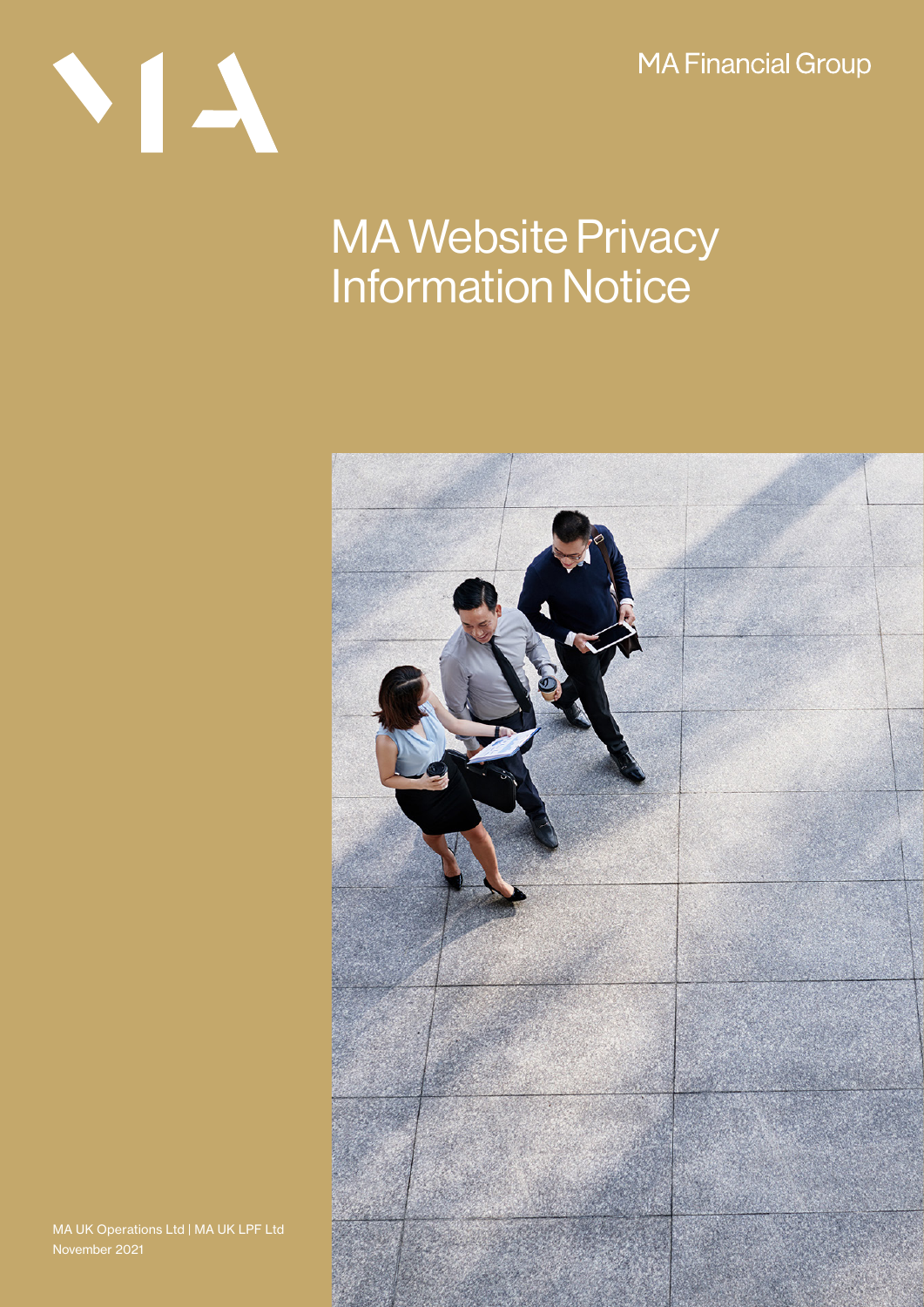### Privacy Information Notice

We care about your privacy rights and how we use and share the personal data you provide to us. This Privacy Notice describes who we are and how we collect and process your personal data through our website and operational interactions with you.

- Data controller information
- What personal data do you collect?
- How and why we use your personal data
- What about cookies and other electronic identifiers?
- Who do we share your personal data with?
- Do you transfer my data outside of the European Economic Area, Switzerland or the UK?
- How do you keep my personal data secure?
- What are my rights?
- How long do we keep your personal data?
- Changes to this Privacy Notice
- Our Data Protection Manager's contact details.

MA UK Operations Ltd and MA UK LPF Ltd (MA UK) are data controllers of personal data collected and processed through our websites and via our operational interactions with you.

MA UK is registered with the UK Information Commissioner's Office as follows:

- MA UK Operations Limited: Registration Reference ZB062719.
- MA LPF Limited: Registration Reference ZB062738.

#### What Personal Data Do You Collect?

We collect the following types of personal data so we can perform our business activities and to provide, and continually improve, our services:

- Information you give us: We receive and store any personal data you provide to us when you contact us to enquire about, or ask us to provide, our services to you. This includes when you:
	- Interact with our website to learn about our services
	- Enquire about our lending services
	- Apply for funding for your organisation
	- Set up an account with us on our Loan Management System and customer portal
- Communicate with us by phone, email, or otherwise
- Request customer or technical support
- Express an interest in working for MA UK

As a result of these actions, you might supply us with personal or business email addresses, your name, job title and contact telephone numbers, or your CV when applying to work for us. We create a unique user ID for you when you are approved to access our Loan Management System and Customer Portal.

Automatic information: We do not automatically collect or store information about your use of the MA UK website Unlike many websites, we do not use cookies or other unique identifiers to obtain certain types of information when your web browser or device accesses our website and application services. As we do not use cookies, we do not have a Cookie Policy.

#### How and Why We Use Your Personal Data:

We process your personal data to operate, provide and improve the services that we offer our customers. These purposes include:

- Establishing our service relationship with you. We use your personal data in a business-to-business (B2B) context to establish our business relationship with you (or your employer), to negotiate business relationships such as setting up lending agreements, supplier agreements and other partnerships that enable us to provide the services that you or your employer has requested. We rely on the lawful basis of the processing being necessary 'in performance of a contract' with you (or your employer).
- Managing our accounts and records. We use your personal information to inform you about service changes, and other relevant service announcements and provide customer support. We rely on the lawful basis of the processing being necessary 'in performance of a contract' with you or when you ask us to enter into a contract for our services.
- Provide help, troubleshoot, and improve our services. We use your personal data to provide functionality, analyse performance of our IT systems, fix errors, and improve usability and effectiveness of our services and applications, as well as personalise your experience when you engage with us. Our loan management system creates logs of all user actions performed on the system. We also rely on the lawful basis of 'in performance of a contract with you' for this processing.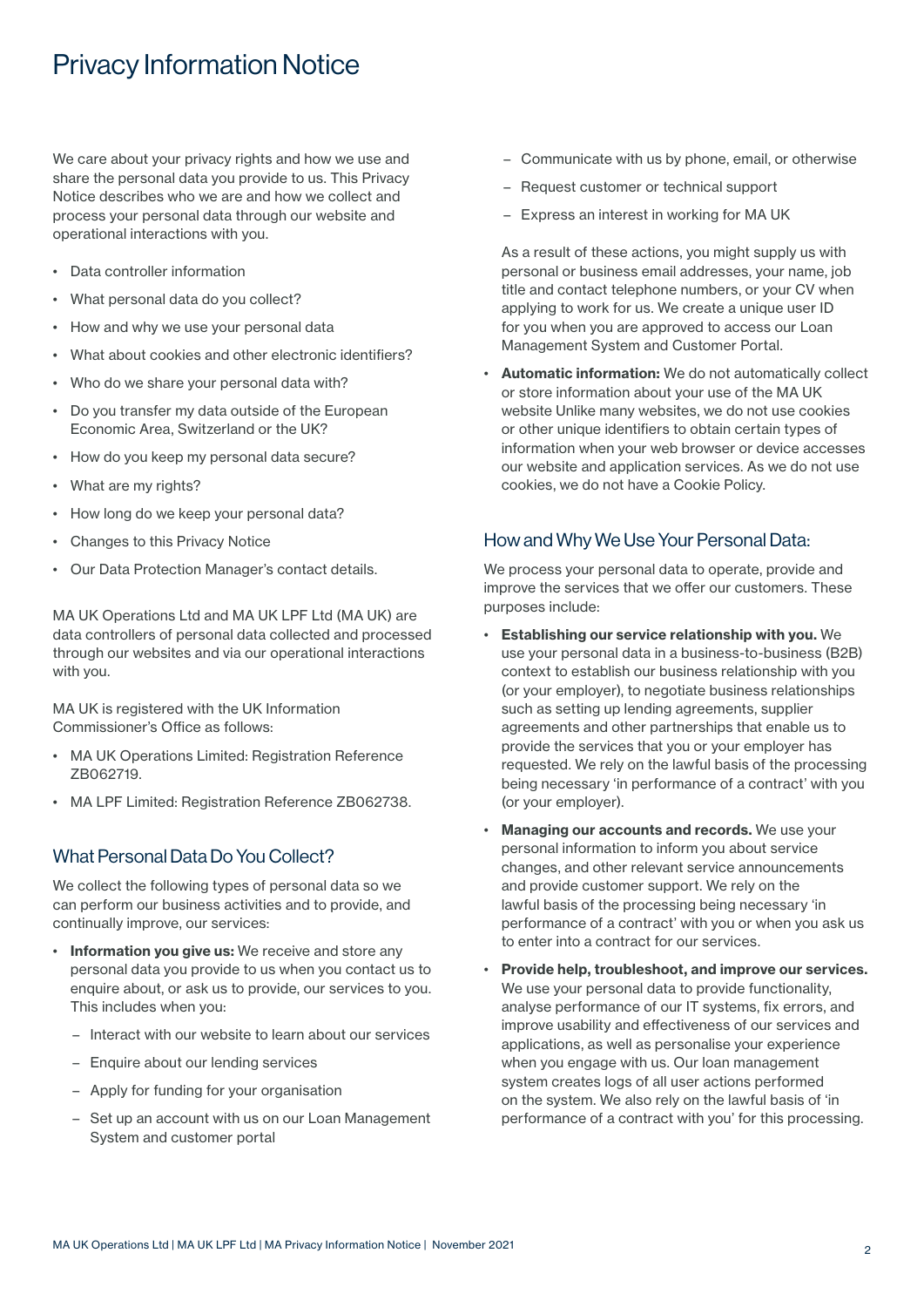- Comply with legal obligations. In certain cases, we may collect and use your personal data where we are required to do so to comply with other laws and regulations. For example, for financial protection, fraud prevention and credit risk management activities imposed upon us by the UK Financial Conduct Authority.
- **Recommendations and personalisation.** We may use your personal data to communicate with you in relation to our services (e.g., by email and phone) including recommending features and other services that might meet your needs. It is in the 'legitimate interests' of our business to promote our services in this way but, where this activity represents a direct marketing purpose, you will be asked to provide your consent (i.e., 'opt-in') to marketing communications. You may withdraw your consent at any time and we will stop processing your data for that purpose.
- We do not use your personal data to advertise unrelated or third-party products or services.
- We do not sell your personal data to other organisations.
- We do not process special category personal data except where we are required to do so in relation to a legal or regulatory requirement, such as anti-money laundering and prevention or detection of crime (fraud).

#### What About Cookies and Other Identifiers?

We do not use cookies or similar tools.

#### Who Do We Share Your Personal Data With?

Information about our customers is an important part of our business. Like most organisations, we may employ other companies and individuals to perform processing activities on our behalf. Examples include your lender, partners that provide IT cloud hosting and data storage, IT system administration, credit search agencies and accountants. These third-party service providers may have access to the minimum personal data needed to perform their functions, but only where necessary. They are governed by contractual agreements that prohibit them from using your personal data for any other purpose and only in accordance with our written instructions, and as permitted by applicable data protection laws.

#### Do You Transfer Personal Data Outside of the European Economic Area, Switzerland or the UK?

The personal data you provide or generate when using our services is managed and stored in the UK, and your rights and freedoms over the processing of your personal data are protected under the UK Data Protection Act 2018 (UK GDPR). If it becomes necessary to transfer your data to a third country, we will ensure that your rights remain protected in accordance with this Privacy Notice and as permitted by the applicable laws on data protection.

#### How Do You Keep My Personal Data Secure?

We design our systems with your security and privacy in mind. As such:

- We work to protect the security of your personal data during transmission by using encryption protocols and security software. We also use anonymisation techniques to ensure you cannot be identified from data we share with your lender.
- We maintain physical, technical and organisational security measures to keep your data as safe as possible and we may ask you to verify your identity before we disclose personal data to you.

#### What Are My Rights?

- If you have any questions or concerns about how we collect and process your personal data, please contact us in the first instance at the address below and we will endeavour to answer your questions or resolve your concerns. If we are unable to do so, you have a right to complain to the UK Regulator, the Information Commissioner's Office (ICO) at [www.ico.org.uk.](http://www.ico.org.uk)
- You have a general right to be informed about who and why someone is processing your personal data. This Privacy Notice provides that transparency.
- As described above, you can choose not to provide certain information. However, you then might not be able to take advantage of some of our services.
- You can add or update certain information or have inaccuracies rectified.
- If you do not want to receive marketing emails or other unnecessary (non-service related) communications from us, you can adjust your mailing preferences at any time.
- You have additional rights relating to profiling and automated decision making. For example, you can ask for automated decisions made about you to be explained. We do not use your personal data to make any automated decisions about you and do not use any artificial intelligence software or perform profiling activities.
- In addition, subject to applicable law, you have the right to request access to, and erasure of your personal data, and a limited right to ask for your data to be passed to another data controller without restriction (data portability). You may also object to our processing of your personal data or ask that we restrict the processing in certain instances. If you wish to action any of the above rights, including to submit a data subject access request, please contact us at the address provided below. Such requests are fulfilled free of charge.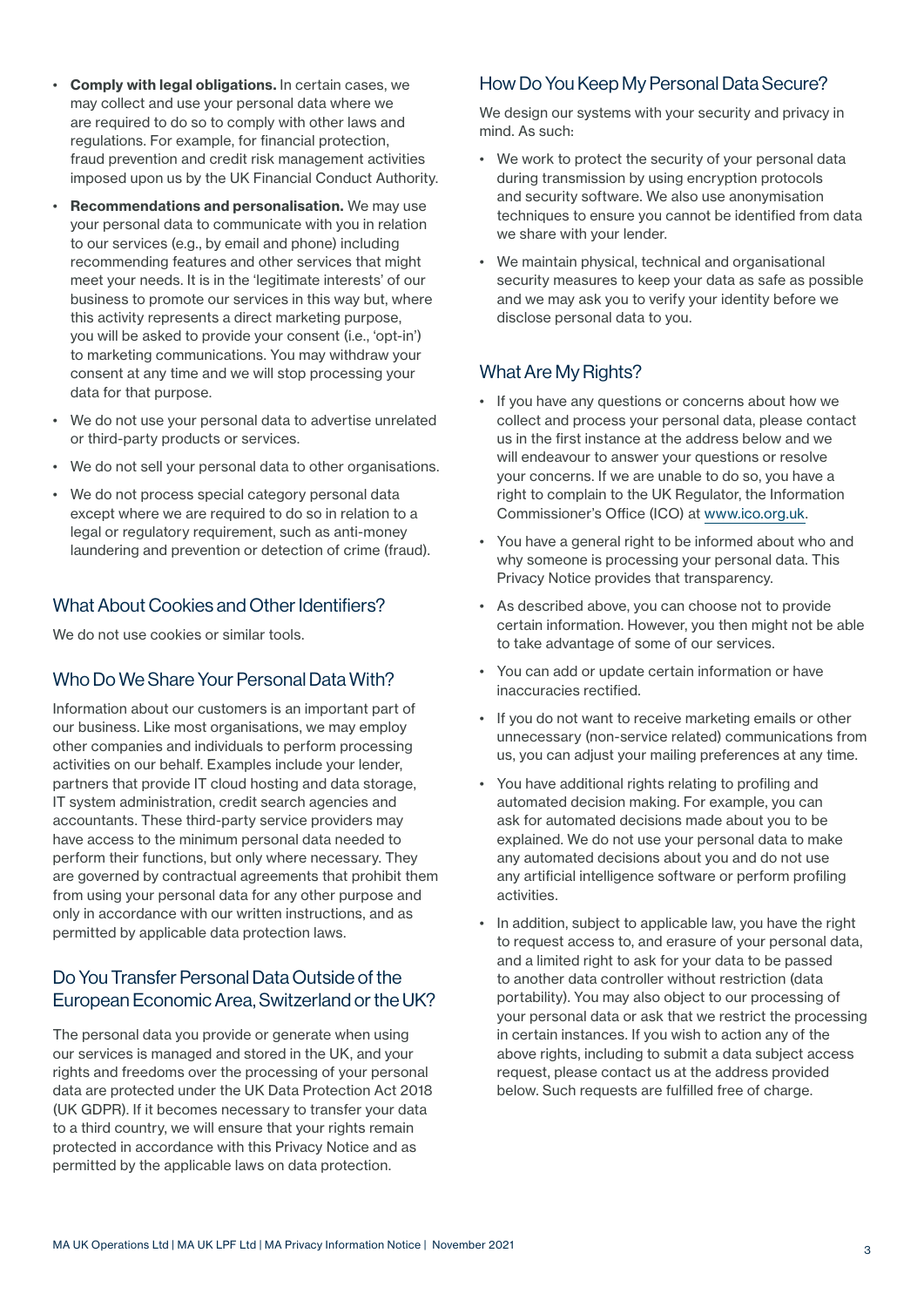#### Are Children Allowed to Use Your Services?

We do not intentionally collect personal data relating to children.

#### How Long Do We Keep Your Personal Data?

We keep your personal data in an identifiable form only for as long as it is necessary to fulfil the relevant purposes described in this Privacy Notice, and as may be required by law, such as retention for tax and accounting purposes, or as otherwise communicated to you.

If you express an interest in working for us, or apply for an advertised position, we will retain your CV for a maximum period of 12 months. If we would like to keep your CV and contact information for longer, for future recruitment purposes, we will ask you to provide your consent for this.

#### Changes to this Privacy Notice

We are not responsible for the privacy policies of other websites you may visit when you follow any link from our site. We encourage you to read the privacy notices published by other websites before providing any personal data. We may occasionally change this Privacy Notice to reflect changes to our business operations, including if we are acquired by another organisation or sold, and to maintain transparency of our processing of personal data. Where necessary, those changes will be published on our website.

Our Data Protection Manager's Contact Details:

[cyrus.kateli@mafinancial.com](mailto:cyrus.kateli%40mafinancial.com?subject=)